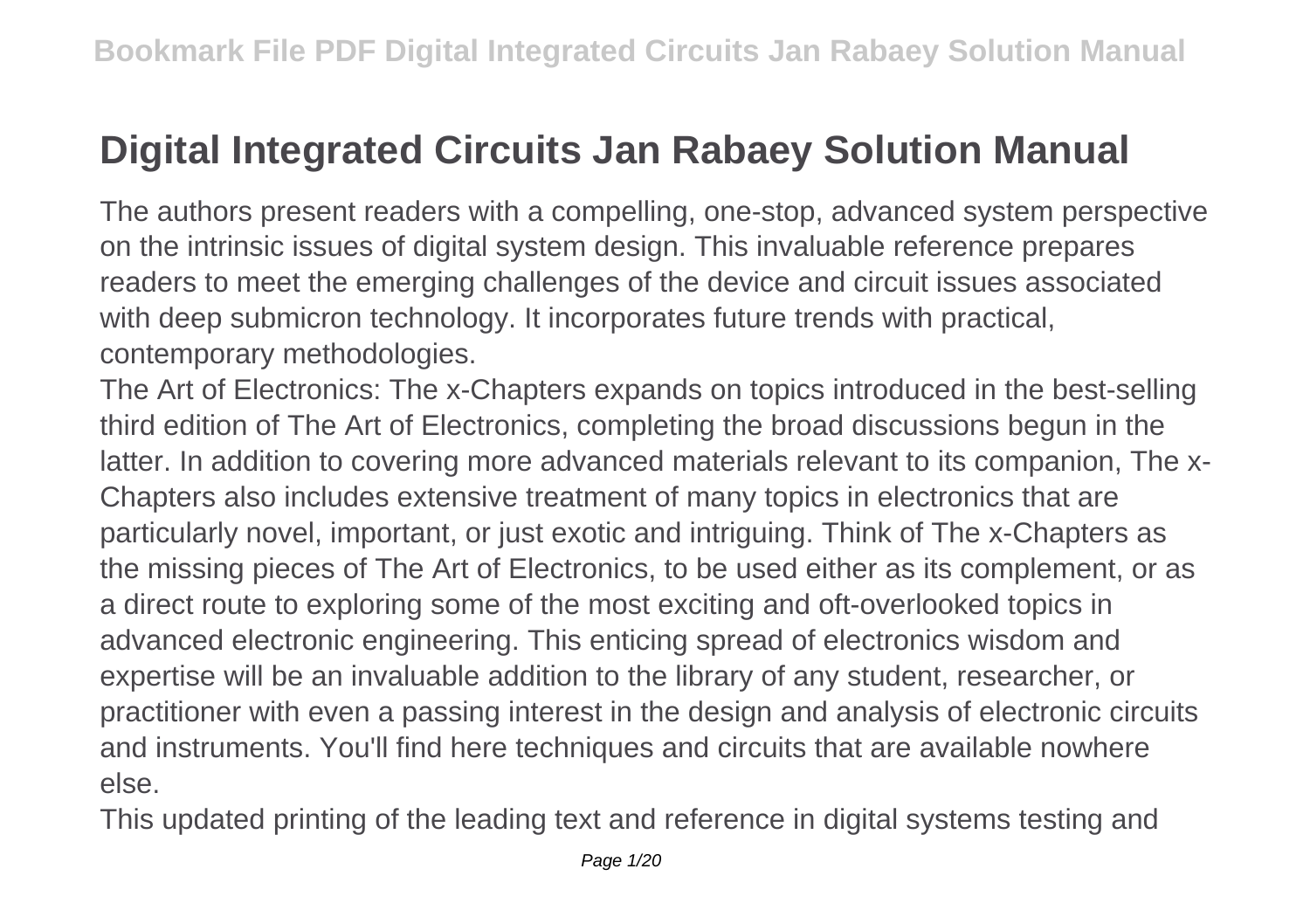testable design provides comprehensive, state-of-the-art coverage of the field. Included are extensive discussions of test generation, fault modeling for classic and new technologies, simulation, fault simulation, design for testability, built-in self-test, and diagnosis. Complete with numerous problems, this book is a must-have for test engineers, ASIC and system designers, and CAD developers, and advanced engineering students will find this book an invaluable tool to keep current with recent changes in the field.

Low-Power CMOS Wireless Communications: A Wideband CDMA System Design focuses on the issues behind the development of a high-bandwidth, silicon complementary metal-oxide silicon (CMOS) low-power transceiver system for mobile RF wireless data communications. In the design of any RF communications system, three distinct factors must be considered: the propagation environment in question, the multiplexing and modulation of user data streams, and the complexity of hardware required to implement the desired link. None of these can be allowed to dominate. Coupling between system design and implementation is the key to simultaneously achieving high bandwidth and low power and is emphasized throughout the book. The material presented in Low-Power CMOS Wireless Communications: A Wideband CDMA System Design is the result of broadband wireless systems research done at the University of California, Berkeley. The wireless development was motivated by a much larger collaborative effort known as the Infopad Project, which was centered on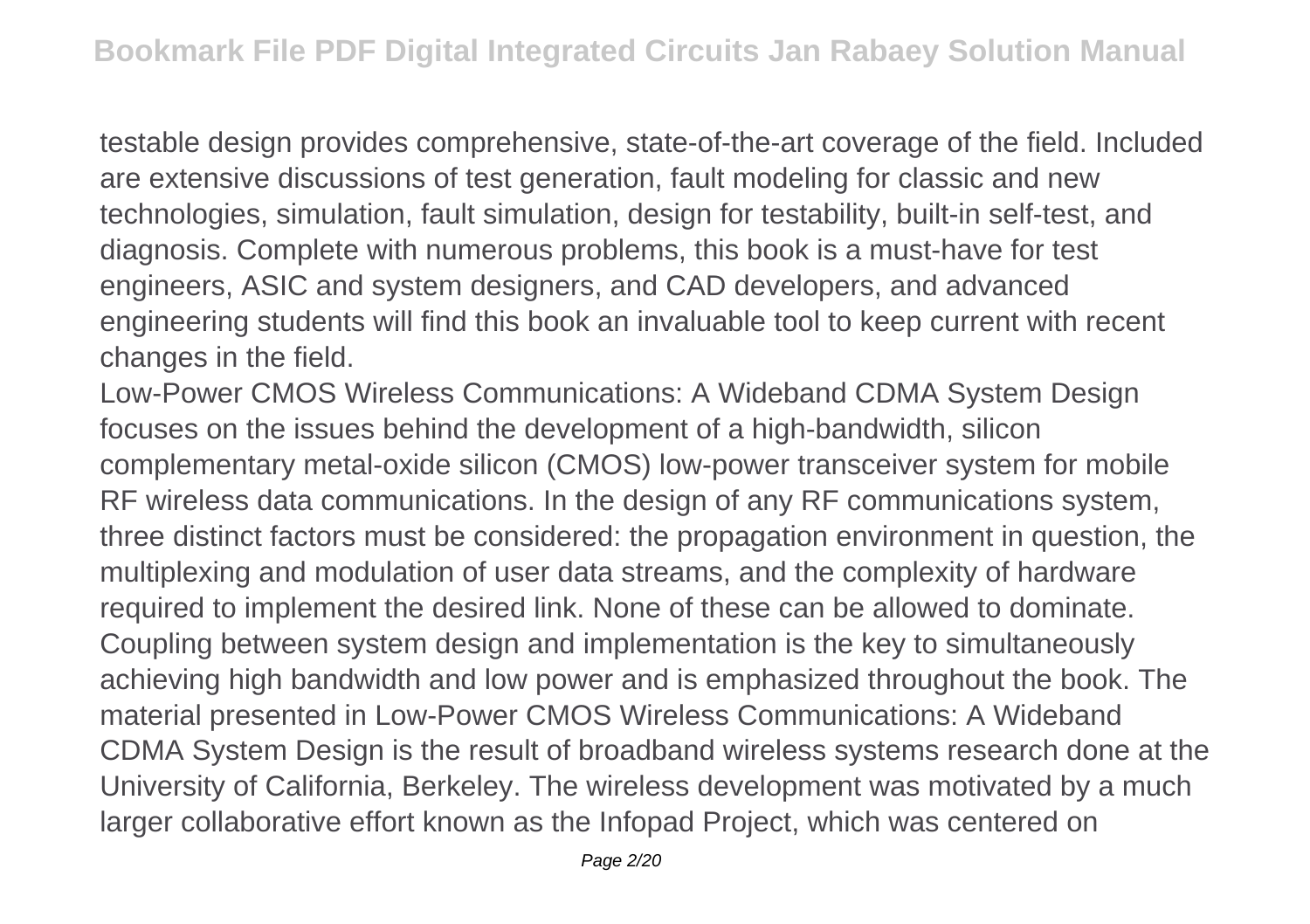developing a mobile information terminal for multimedia content - a wireless `network computer'. The desire for mobility, combined with the need to support potentially hundreds of users simultaneously accessing full-motion digital video, demanded a wireless solution that was of far lower power and higher data rate than could be provided by existing systems. That solution is the topic of this book: a case study of not only wireless systems designs, but also the implementation of such a link, down to the analog and digital circuit level.

Intended for use in undergraduate senior-level digital circuit design courses with advanced material sufficient for graduate-level courses. Progressive in content and form, this text successfully bridges the gap between the circuit perspective and system perspective of digital integrated circuit design. Beginning with solid discussions on the operation of electronic devices and in-depth analysis of the nucleus of digital design, the text maintains a consistent, logical flow of subject matter throughout. The revision addresses today's most significant and compelling industry topics, including: the impact of interconnect, design for low power, issues in timing and clocking, design methodologies, and the tremendous effect of design automation on the digital design perspective. The revision reflects the ongoing evolution in digital integrated circuit design, especially with respect to the impact of moving into the deep-submicron realm. This book teaches the principles of physical design, layout, and simulation of CMOS integrated circuits. It is written around a very powerful CAD program called Microwind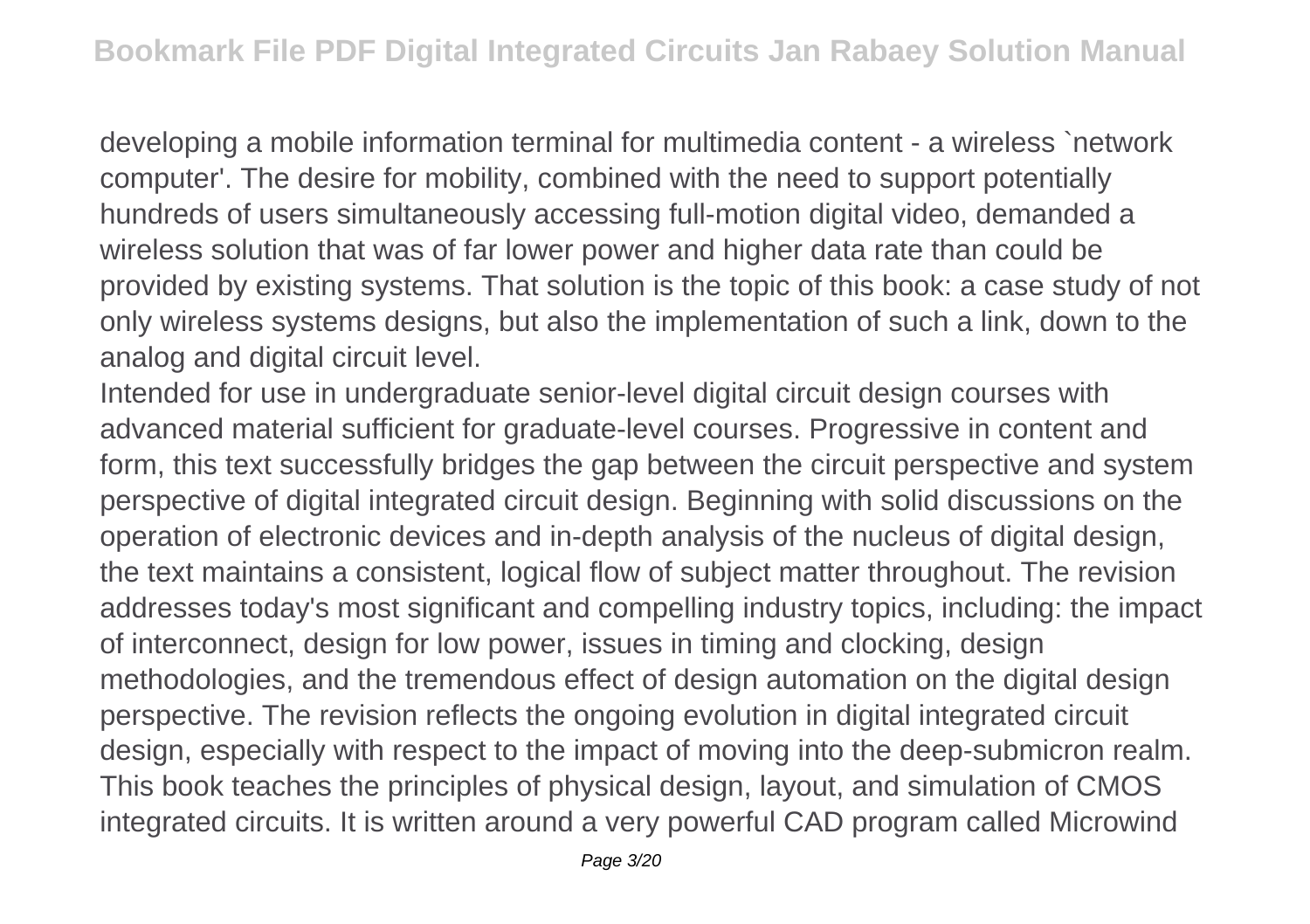that is available on the accompanying CD-ROM. Featuring a friendly interface, Microwind is both educational and useful for designing CMOS chips.

Power Aware Design Methodologies was conceived as an effort to bring all aspects of power-aware design methodologies together in a single document. It covers several layers of the design hierarchy from technology, circuit logic, and architectural levels up to the system layer. It includes discussion of techniques and methodologies for improving the power efficiency of CMOS circuits (digital and analog), systems on chip, microelectronic systems, wirelessly networked systems of computational nodes and so on. In addition to providing an in-depth analysis of the sources of power dissipation in VLSI circuits and systems and the technology and design trends, this book provides a myriad of state-of-the-art approaches to power optimization and control. The different chapters of Power Aware Design Methodologies have been written by leading researchers and experts in their respective areas. Contributions are from both academia and industry. The contributors have reported the various technologies, methodologies, and techniques in such a way that they are understandable and useful. Low Power Design Methodologies presents the first in-depth coverage of all the layers of the design hierarchy, ranging from the technology, circuit, logic and architectural levels, up to the system layer. The book gives insight into the mechanisms of power dissipation in digital circuits and presents state of the art approaches to power reduction. Finally, it introduces a global view of low power design methodologies and how these are being captured in the latest design automation environments. The individual chapters are written by the leading researchers in the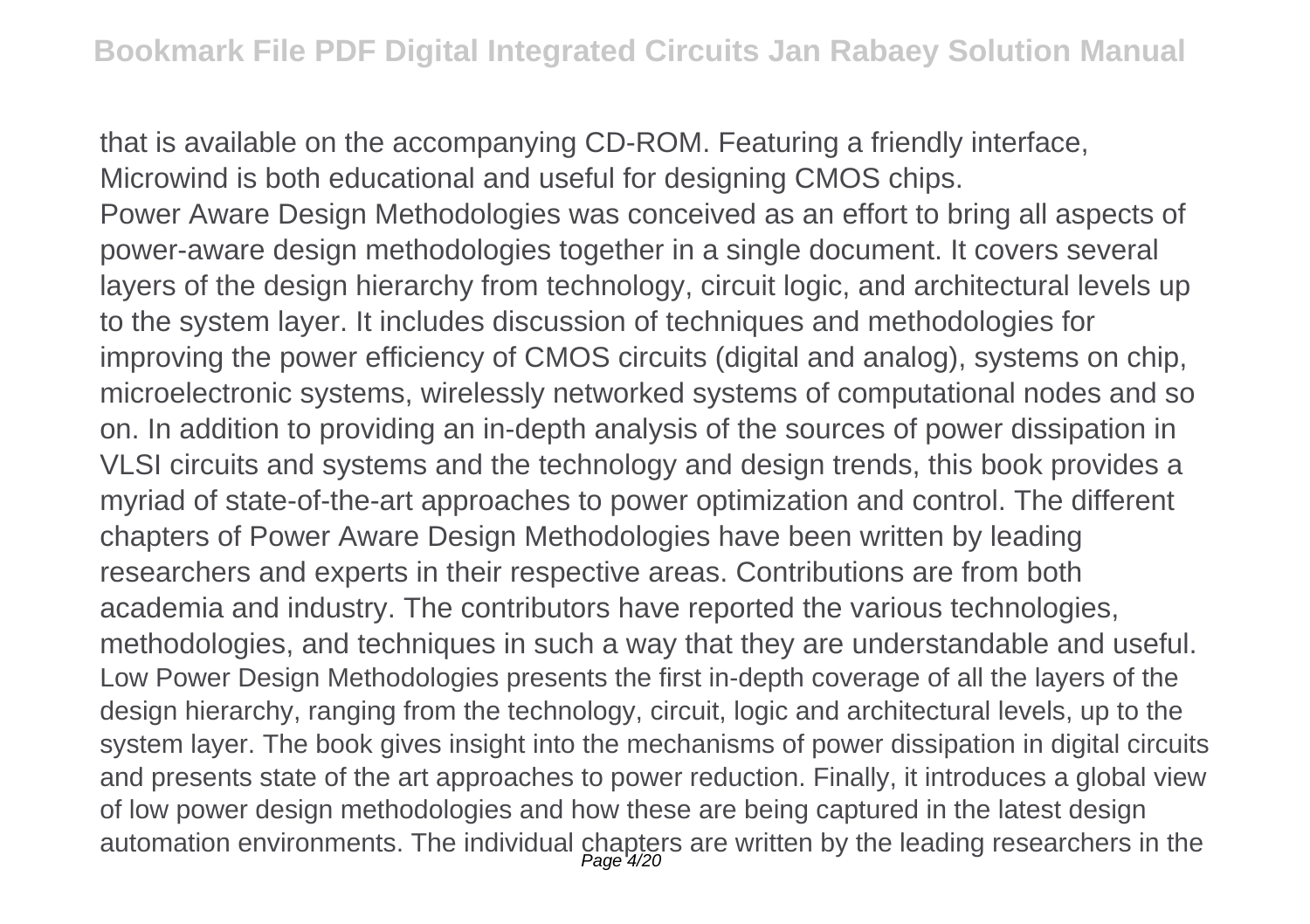area, drawn from both industry and academia. Extensive references are included at the end of each chapter. Audience: A broad introduction for anyone interested in low power design. Can also be used as a text book for an advanced graduate class. A starting point for any aspiring researcher.

Until the 1990s, the reduction of the minimum feature sizes used to fabricate in- grated circuits, called "scaling", has highlighted serious advantages as integration density, speed, power consumption, functionality and cost. Direct consequence was the decrease of cost-perfunction, so the electronic productivity has largely progressed in this period. Another usually cited trend is the evolution of the in- gration density as expressed by the well-know Moore's Law in 1975: the number of devices per chip doubles every 2 years. This evolution has allowed improving signi?cantly the circuit complexity, offering a great computing power in the case of microprocessor, for example. However, since few years, signi?cant issues appeared such as the increase of the circuit heating, device complexity, variability and dif?culties to improve the integration density. These new trends generate an important growth in development and production costs. Though is it, since 40 years, the evolution of the microelectronics always flowed the Moore's law and each dif?culty has found a solution.

The fourth edition of CMOS Digital Integrated Circuits: Analysis and Design continues the wellestablished tradition of the earlier editions by offering the most comprehensive coverage of digital CMOS circuit design, as well as addressing state-of-the-art technology issues highlighted by the widespread use of nanometer-scale CMOS technologies. In this latest edition, virtually all chapters have been re-written, the transistor model equations and device parameters have been revised to reflect the sigificant changes that must be taken into account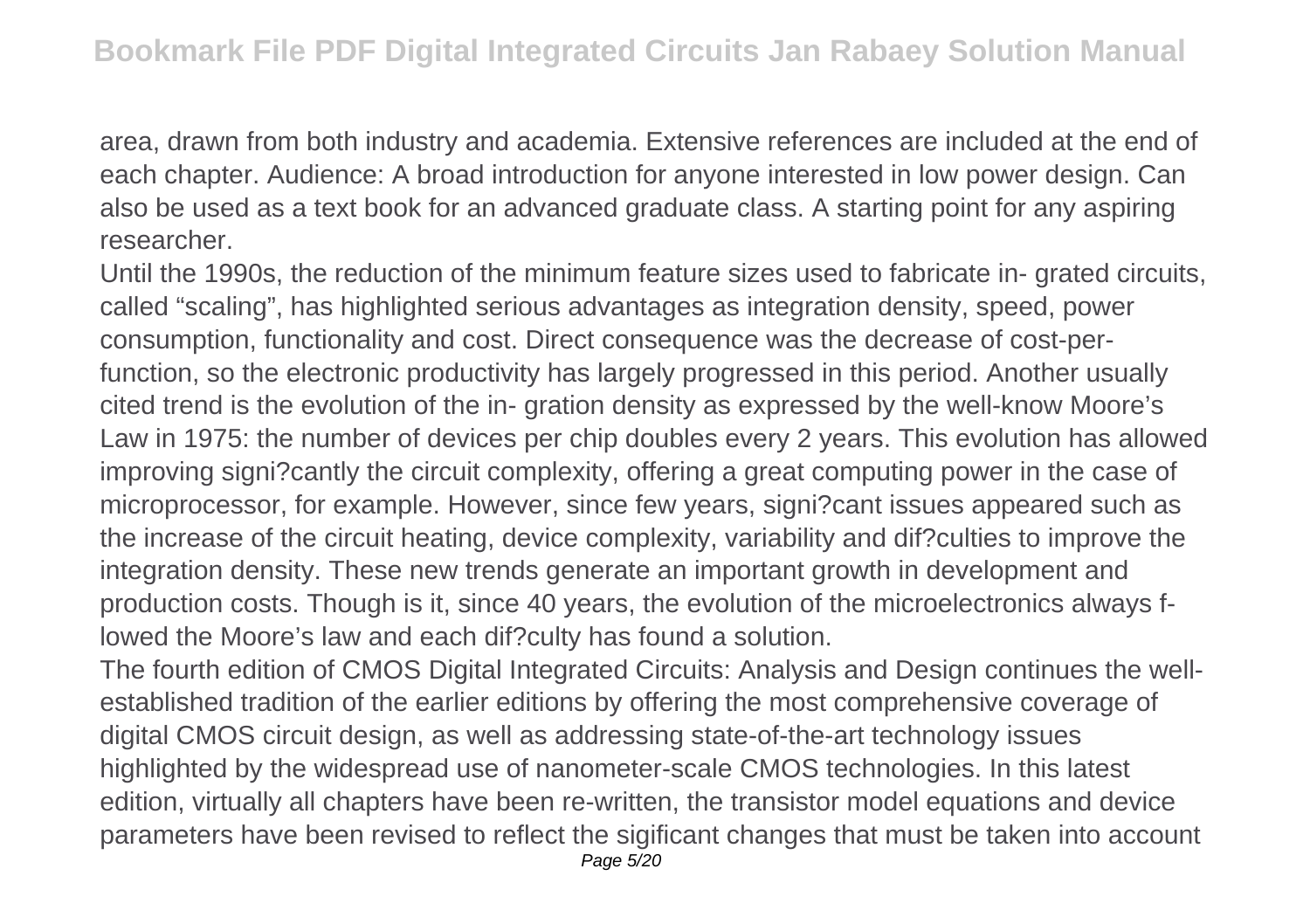for new technology generations, and the material has been reinforced with up-to-date examples. The broad-ranging coverage of this textbook starts with the fundamentals of CMOS process technology, and continues with MOS transistor models, basic CMOS gates, interconnect effects, dynamic circuits, memory circuits, arithmetic building blocks, clock and I/O circuits, low power design techniques, design for manufacturability and design for testability. This introductory book assumes minimal knowledge of the existence of integrated circuits and of the terminal behavior of electronic components such as resistors, diodes, and MOS and bipolar transistors. It presents to readers the basic information necessary for more advanced processing and design books. Focuses mainly on the basic processes used in fabrication, including lithography, oxidation, diffusion, ion implementation, and thin film deposition. Covers interconnection technology, packaging, and yield. Appropriate for readers interested in the area of fabrication of solid state devices and integrated circuits.

This book provides readers with a broad overview of integrated circuits, also generally referred to as micro-electronics. The presentation is designed to be accessible to readers with limited, technical knowledge and coverage includes key aspects of integrated circuit design, implementation, fabrication and application. The author complements his discussion with a large number of diagrams and photographs, in order to reinforce the explanations. The book is divided into two parts, the first of which is specifically developed for people with almost no or little technical knowledge. It presents an overview of the electronic evolution and discusses the similarity between a chip floor plan and a city plan, using metaphors to help explain concepts. It includes a summary of the chip development cycle, some basic definitions and a variety of applications that use integrated circuits. The second part digs deeper into the details and is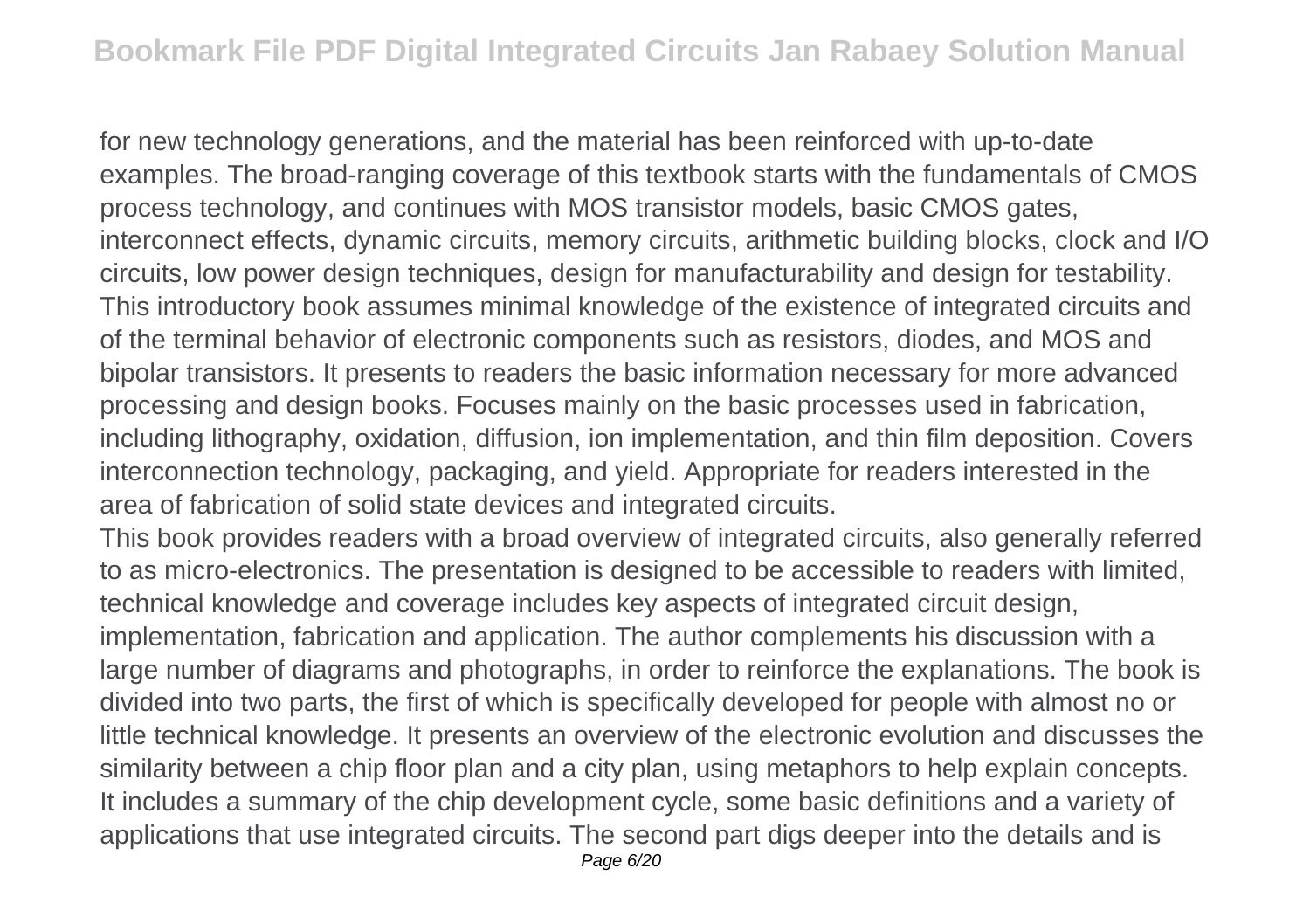perfectly suited for professionals working in one of the semiconductor disciplines who want to broaden their semiconductor horizon.

The vast reduction in size and power consumption of CMOS circuitry has led to a large research effort based around the vision of wireless sensor networks. The proposed networks will be comprised of thousands of small wireless nodes that operate in a multi-hop fashion, replacing long transmission distances with many low power, low cost wireless devices. The result will be the creation of an intelligent environment responding to its inhabitants and ambient conditions. Wireless devices currently being designed and built for use in such environments typically run on batteries. However, as the networks increase in number and the devices decrease in size, the replacement of depleted batteries will not be practical. The cost of replacing batteries in a few devices that make up a small network about once per year is modest. However, the cost of replacing thousands of devices in a single building annually, some of which are in areas difficult to access, is simply not practical. Another approach would be to use a battery that is large enough to last the entire lifetime of the wireless sensor device. However, a battery large enough to last the lifetime of the device would dominate the overall system size and cost, and thus is not very attractive. Alternative methods of powering the devices that will make up the wireless networks are desperately needed. Design and optimization of integrated circuits are essential to the creation of new semiconductor chips, and physical optimizations are becoming more prominent as a result of semiconductor scaling. Modern chip design has become so complex that it is largely performed

by specialized software, which is frequently updated to address advances in semiconductor technologies and increased problem complexities. A user of such software needs a high-level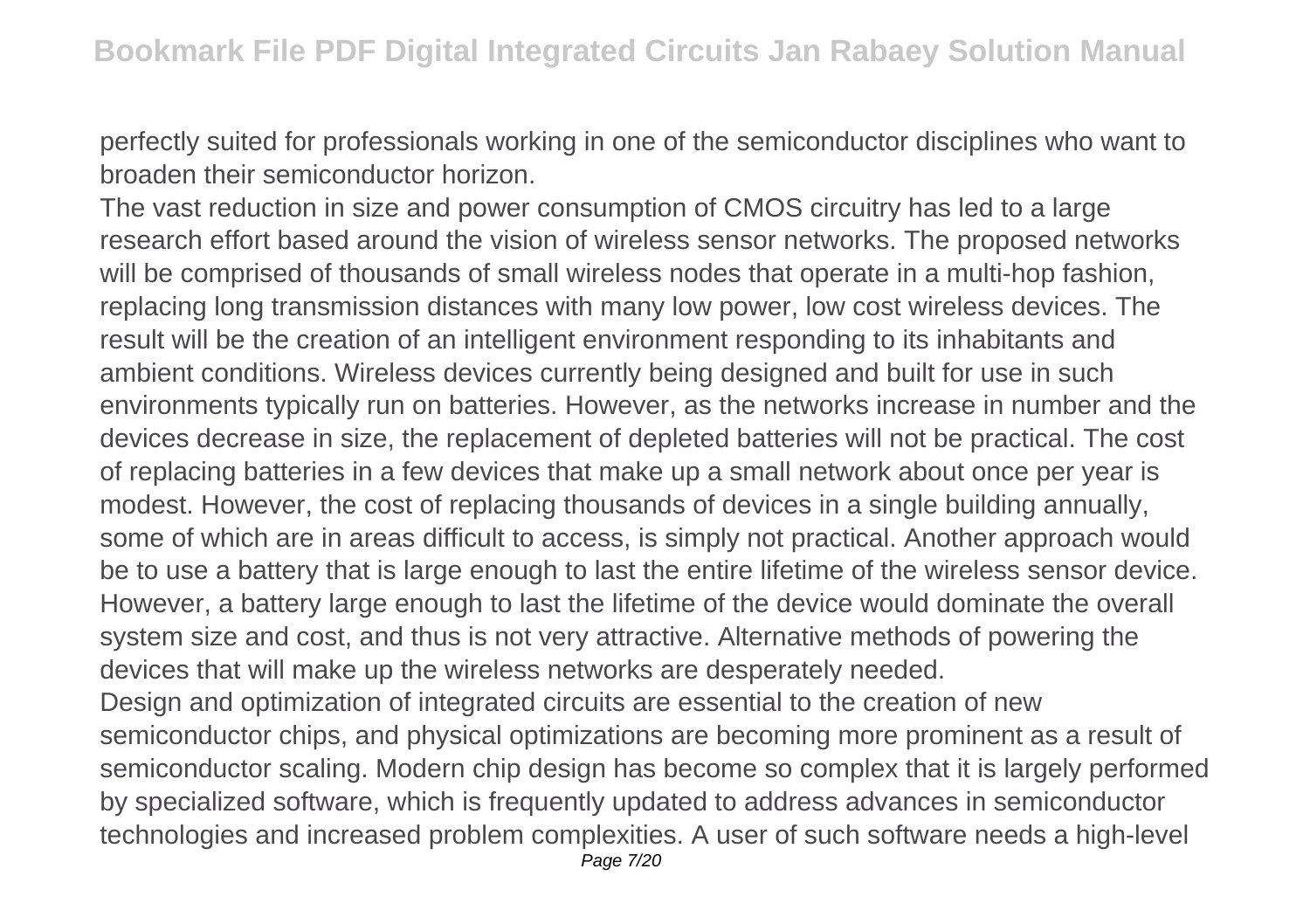understanding of the underlying mathematical models and algorithms. On the other hand, a developer of such software must have a keen understanding of computer science aspects, including algorithmic performance bottlenecks and how various algorithms operate and interact. "VLSI Physical Design: From Graph Partitioning to Timing Closure" introduces and compares algorithms that are used during the physical design phase of integrated-circuit design, wherein a geometric chip layout is produced starting from an abstract circuit design. The emphasis is on essential and fundamental techniques, ranging from hypergraph partitioning and circuit placement to timing closure.

Top-down approach to practical, tool-independent, digital circuit design, reflecting how circuits are designed.

The 2nd Edition of Analog Integrated Circuit Design focuses on more coverage about several types of circuits that have increased in importance in the past decade. Furthermore, the text is enhanced with material on CMOS IC device modeling, updated processing layout and expanded coverage to reflect technical innovations. CMOS devices and circuits have more influence in this edition as well as a reduced amount of text on BiCMOS and bipolar information. New chapters include topics on frequency response of analog ICs and basic theory of feedback amplifiers.

This proven textbook guides readers to a thorough understanding of the theory and design of operational amplifiers (OpAmps). The core of the book presents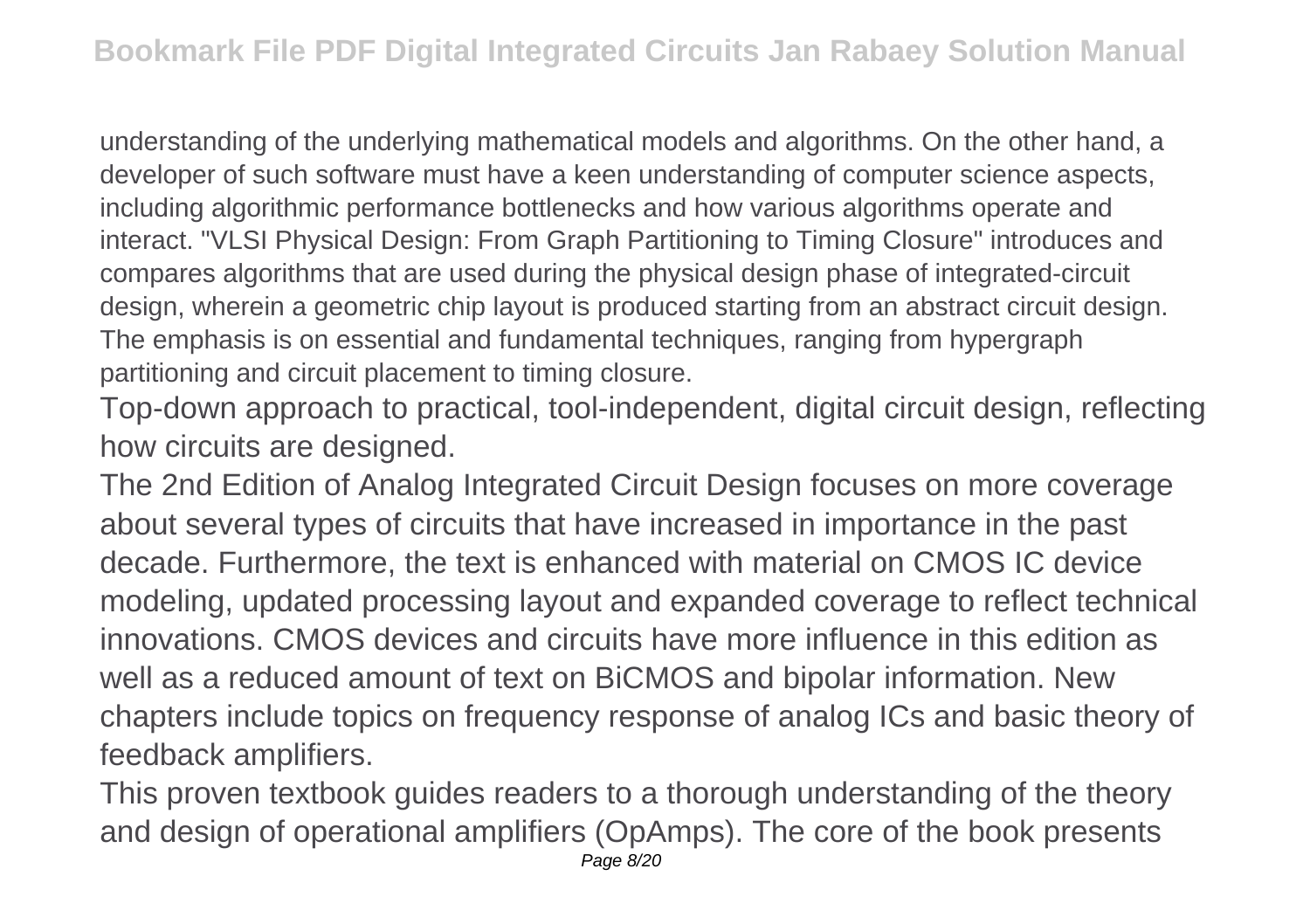systematically the design of operational amplifiers, classifying them into a periodic system of nine main overall configurations, ranging from one gain stage up to four or more stages. This division enables circuit designers to recognize quickly, understand, and choose optimal configurations. Characterization of operational amplifiers is given by macro models and error matrices, together with measurement techniques for their parameters. Definitions are given for four types of operational amplifiers depending on the grounding of their input and output ports. Many famous designs are evaluated in depth, using a carefully structured approach enhanced by numerous figures. In order to reinforce the concepts introduced and facilitate self-evaluation of design skills, the author includes problems with detailed solutions, as well as simulation exercises. This book is written for academic and professional researchers designing communication systems for pervasive and low power applications. There is an introduction to wireless sensor networks, but the main emphasis of the book is on design techniques for low power, highly integrated transceivers. Instead of presenting a single design perspective, this book presents the design philosophies from three diverse research groups, providing three completely different strategies for achieving similar goals. By presenting diverse perspectives, this book prepares the reader for the countless design decisions Page 9/20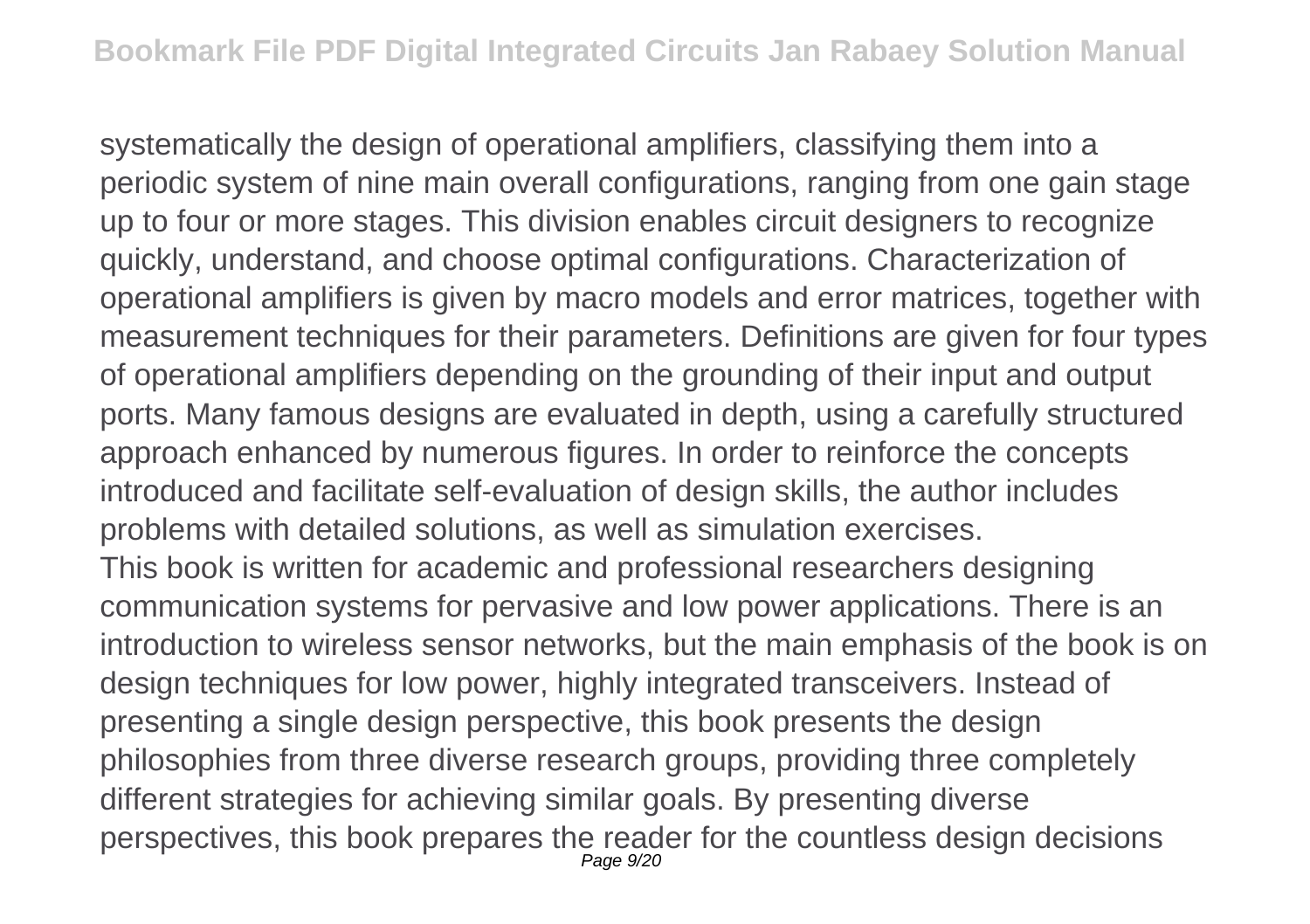they will be making in their own designs.

Low-Energy FPGAs: Architecture and Design is a primary resource for both researchers and practicing engineers in the field of digital circuit design. The book addresses the energy consumption of Field-Programmable Gate Arrays (FPGAs). FPGAs are becoming popular as embedded components in computing platforms. The programmability of the FPGA can be used to customize implementations of functions on an application basis. This leads to performance gains, and enables reuse of expensive silicon. Chapter 1 provides an overview of digital circuit design and FPGAs. Chapter 2 looks at the implication of deepsubmicron technology onFPGA power dissipation. Chapter 3 describes the exploration environment to guide and evaluate design decisions. Chapter 4 discusses the architectural optimization process to evaluate the trade-offs between the flexibility of the architecture, and the effect on the performance metrics. Chapter 5 reviews different circuit techniques to reduce the performance overhead of some of the dominant components. Chapter 6 shows methods to configure FPGAs to minimize the programming overhead. Chapter 7 addresses the physical realization of some of the critical components and the final implementation of a specific low-energy FPGA. Chapter 8 compares the prototype array to an equivalent commercial architecture. Page 10/20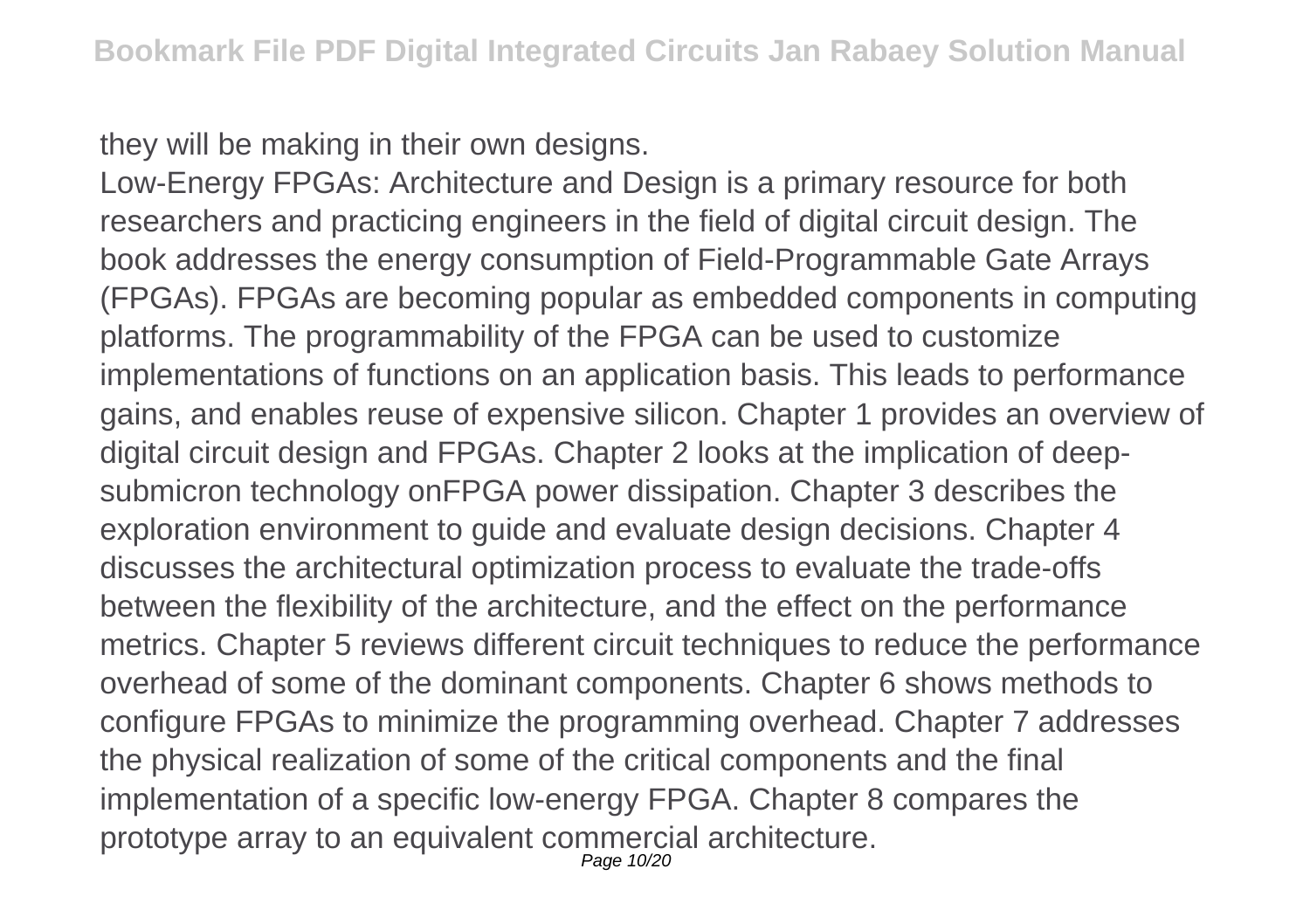## Digital Integrated CircuitsA Design Perspective

Praise for CMOS: Circuit Design, Layout, and SimulationRevised Second Edition from the Technical Reviewers "A refreshing industrial flavor. Design concepts are presented as they are needed for 'just-in-time' learning. Simulating and designing circuits using SPICE is emphasized with literally hundreds of examples. Very few textbooks contain as much detail as this one. Highly recommended!" --Paul M. Furth, New Mexico State University "This book builds a solid knowledge of CMOS circuit design from the ground up. With coverage of process integration, layout, analog and digital models, noise mechanisms, memory circuits, references, amplifiers, PLLs/DLLs, dynamic circuits, and data converters, the text is an excellent reference for both experienced and novice designers alike." --Tyler J. Gomm, Design Engineer, Micron Technology, Inc. "The Second Edition builds upon the success of the first with new chapters that cover additional material such as oversampled converters and non-volatile memories. This is becoming the de facto standard textbook to have on every analog and mixedsignal designer's bookshelf." --Joe Walsh, Design Engineer, AMI Semiconductor CMOS circuits from design to implementation CMOS: Circuit Design, Layout, and Simulation, Revised Second Edition covers the practical design of both analog and digital integrated circuits, offering a vital, contemporary view of a wide range Page 11/20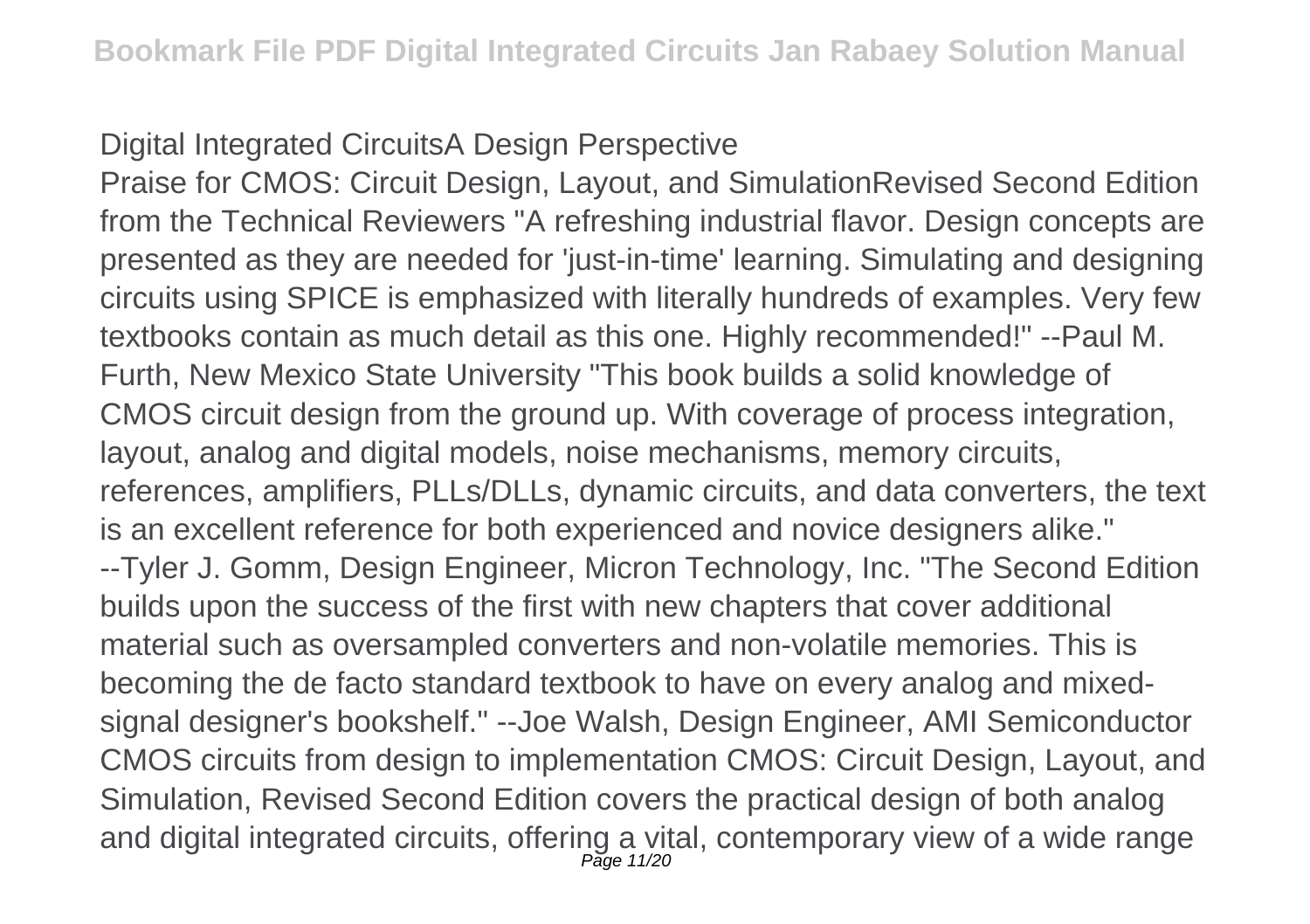of analog/digital circuit blocks, the BSIM model, data converter architectures, and much more. This edition takes a two-path approach to the topics: design techniques are developed for both long- and short-channel CMOS technologies and then compared. The results are multidimensional explanations that allow readers to gain deep insight into the design process. Features include: Updated materials to reflect CMOS technology's movement into nanometer sizes Discussions on phase- and delay-locked loops, mixed-signal circuits, data converters, and circuit noise More than 1,000 figures, 200 examples, and over 500 end-of-chapter problems In-depth coverage of both analog and digital circuitlevel design techniques Real-world process parameters and design rules The book's Web site, CMOSedu.com, provides: solutions to the book's problems; additional homework problems without solutions; SPICE simulation examples using HSPICE, LTspice, and WinSpice; layout tools and examples for actually fabricating a chip; and videos to aid learning

For Electrical Engineering and Computer Engineering courses that cover the design and technology of very large scale integrated (VLSI) circuits and systems. May also be used as a VLSI reference for professional VLSI design engineers, VLSI design managers, and VLSI CAD engineers. Modern VSLI Design provides a comprehensive "bottom-up" guide to the design of VSLI systems, from the Page 12/20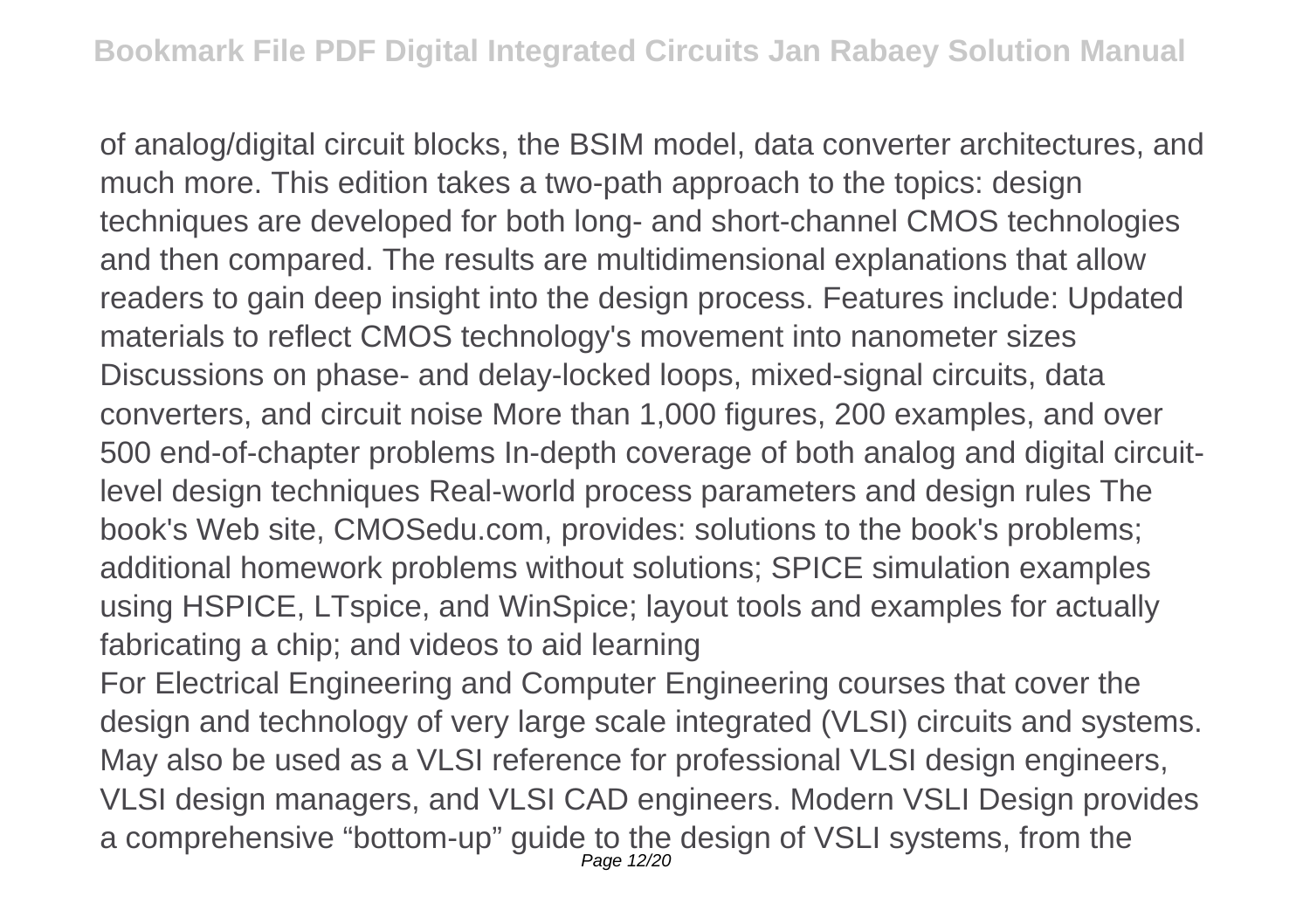physical design of circuits through system architecture with focus on the latest solution for system-on-chip (SOC) design. Because VSLI system designers face a variety of challenges that include high performance, interconnect delays, low power, low cost, and fast design turnaround time, successful designers must understand the entire design process. The Third Edition also provides a much more thorough discussion of hardware description languages, with introduction to both Verilog and VHDL. For that reason, this book presents the entire VSLI design process in a single volume.

Power consumption has become a major design consideration for batteryoperated, portable systems as well as high-performance, desktop systems. Strict limitations on power dissipation must be met by the designer while still meeting ever higher computational requirements. A comprehensive approach is thus required at all levels of system design, ranging from algorithms and architectures to the logic styles and the underlying technology. Potentially one of the most important techniques involves combining architecture optimization with voltage scaling, allowing a trade-off between silicon area and low-power operation. Architectural optimization enables supply voltages of the order of 1 V using standard CMOS technology. Several techniques can also be used to minimize the switched capacitance, including representation, optimizing signal correlations,<br>
<sub>Page 13/20</sub>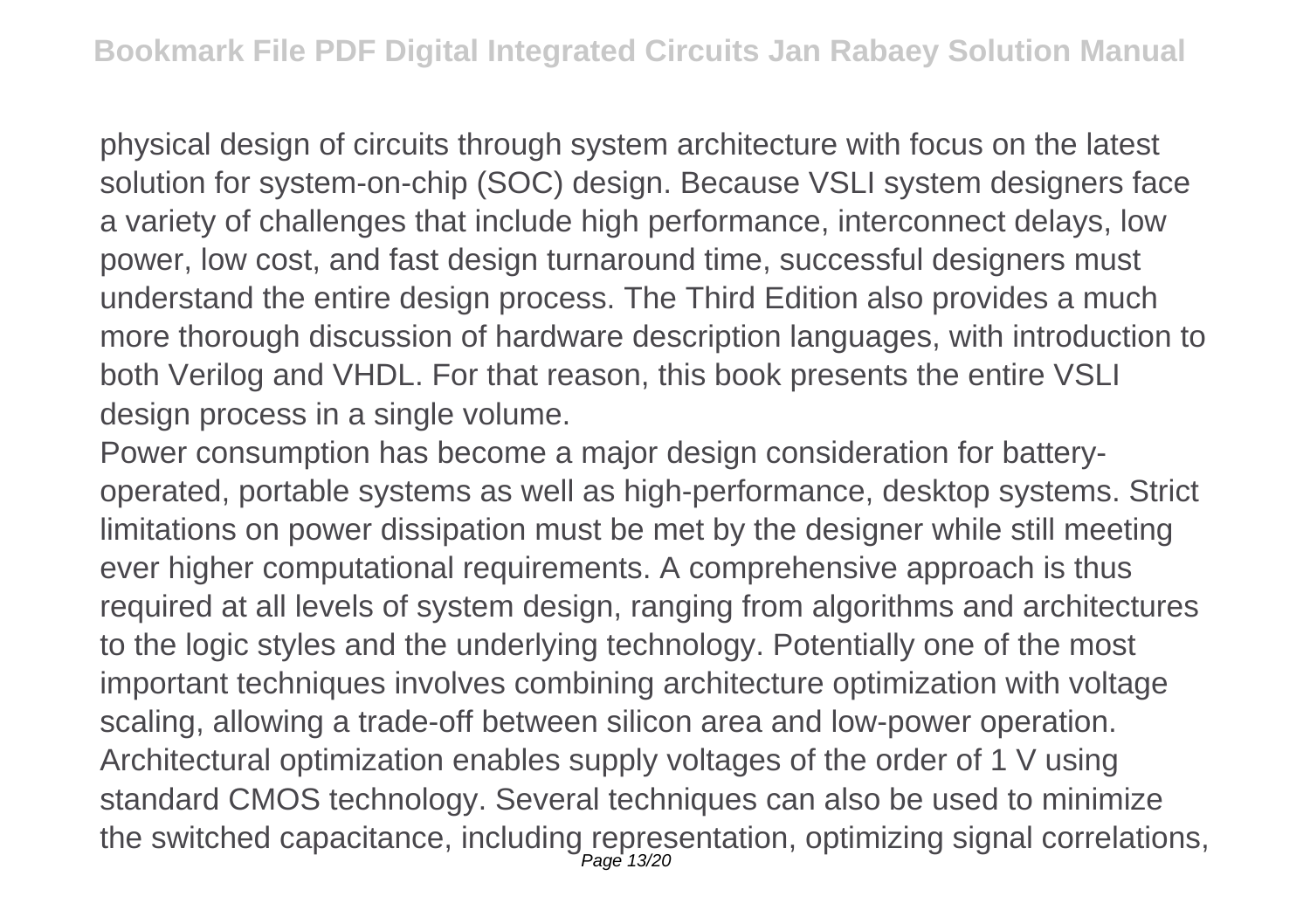minimizing spurious transitions, optimizing sequencing of operations, activitydriven power down, etc. The high- efficiency of DC-DC converter circuitry required for efficient, low-voltage and low-current level operation is described by Stratakos, Sullivan and Sanders. The application of various low-power techniques to a chip set for multimedia applications shows that orders-ofmagnitude reduction in power consumption is possible. The book also features an analysis by Professor Meindl of the fundamental limits of power consumption achievable at all levels of the design hierarchy. Svensson, of ISI, describes emerging adiabatic switching techniques that can break the CV2f barrier and reduce the energy per computation at a fixed voltage. Srivastava, of AT&T, presents the application of aggressive shut-down techniques to microprocessor applications.

Low-Power Digital VLSI Design: Circuits and Systems addresses both process technologies and device modeling. Power dissipation in CMOS circuits, several practical circuit examples, and low-power techniques are discussed. Low-voltage issues for digital CMOS and BiCMOS circuits are emphasized. The book also provides an extensive study of advanced CMOS subsystem design. A low-power design methodology is presented with various power minimization techniques at the circuit, logic, architecture and algorithm levels. Features: Low-voltage CMOS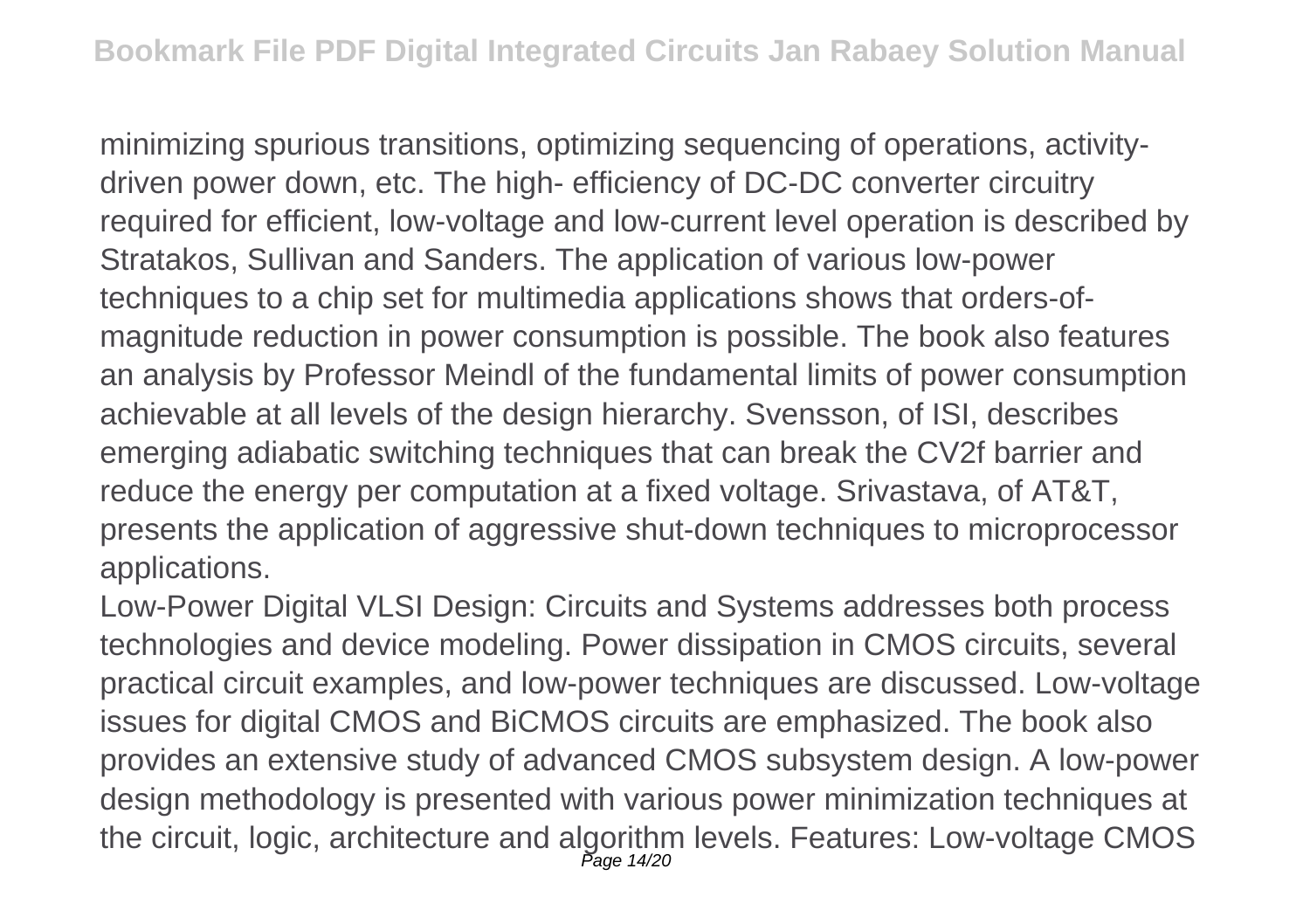device modeling, technology files, design rules Switching activity concept, lowpower guidelines to engineering practice Pass-transistor logic families Power dissipation of I/O circuits Multi- and low-VT CMOS logic, static power reduction circuit techniques State of the art design of low-voltage BiCMOS and CMOS circuits Low-power techniques in CMOS SRAMS and DRAMS Low-power onchip voltage down converter design Numerous advanced CMOS subsystems (e.g. adders, multipliers, data path, memories, regular structures, phase-locked loops) with several design options trading power, delay and area Low-power design methodology, power estimation techniques Power reduction techniques at the logic, architecture and algorithm levels More than 190 circuits explained at the transistor level.

Exponential improvement in functionality and performance of digital integrated circuits has revolutionized the way we live and work. The continued scaling down of MOS transistors has broadened the scope of use for circuit technology to the point that texts on the topic are generally lacking after a few years. The second edition of Digital Integrated Circuits: Analysis and Design focuses on timeless principles with a modern interdisciplinary view that will serve integrated circuits engineers from all disciplines for years to come. Providing a revised instructional reference for engineers involved with Very Large Scale Integrated Circuit design Page 15/20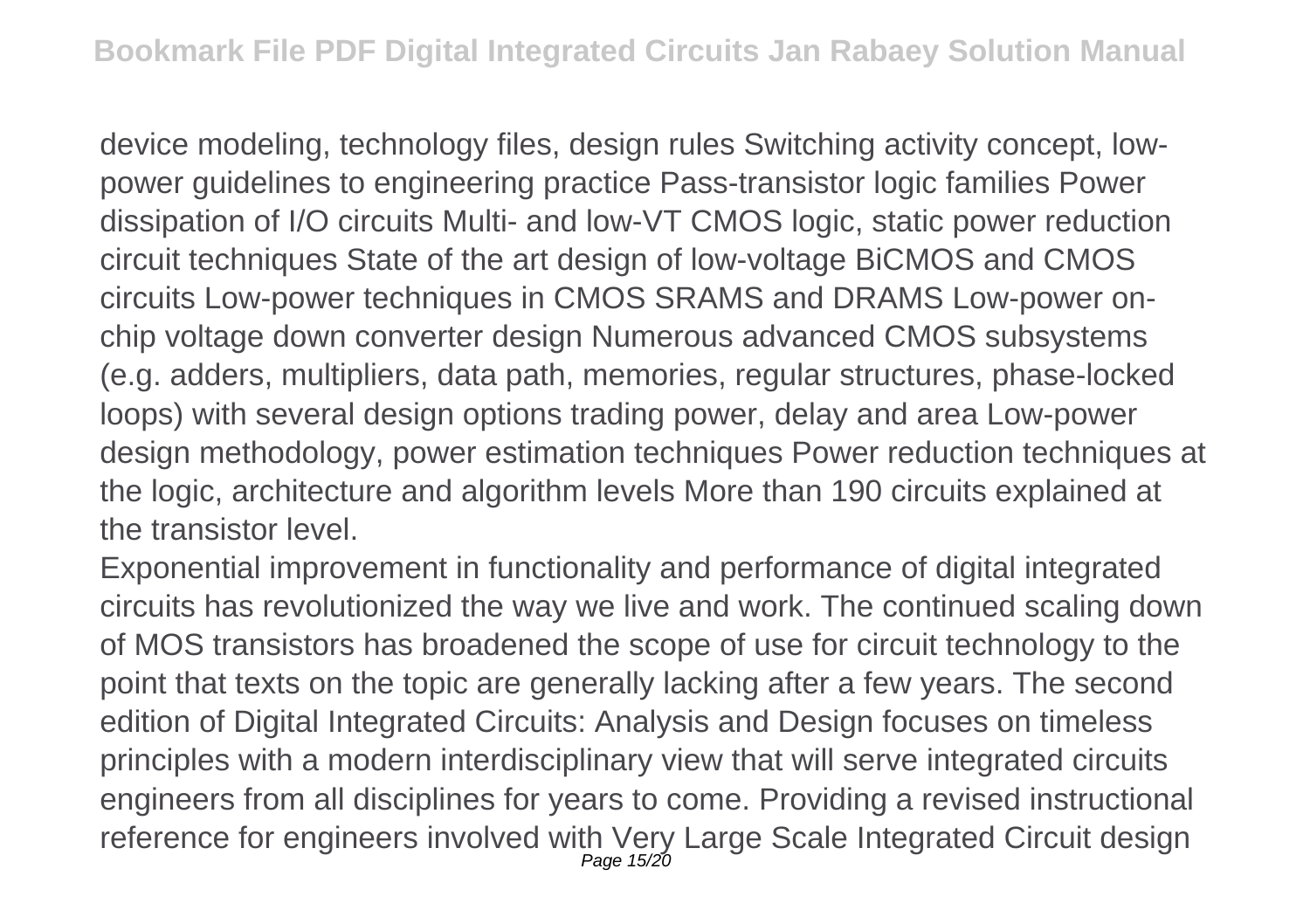and fabrication, this book delves into the dramatic advances in the field, including new applications and changes in the physics of operation made possible by relentless miniaturization. This book was conceived in the versatile spirit of the field to bridge a void that had existed between books on transistor electronics and those covering VLSI design and fabrication as a separate topic. Like the first edition, this volume is a crucial link for integrated circuit engineers and those studying the field, supplying the cross-disciplinary connections they require for guidance in more advanced work. For pedagogical reasons, the author uses SPICE level 1 computer simulation models but introduces BSIM models that are indispensable for VLSI design. This enables users to develop a strong and intuitive sense of device and circuit design by drawing direct connections between the hand analysis and the SPICE models. With four new chapters, more than 200 new illustrations, numerous worked examples, case studies, and support provided on a dynamic website, this text significantly expands concepts presented in the first edition.

This introduction to circuit design is unusual in several respects. First, it offers not just explanations, but a full course. Each of the twenty-five sessions begins with a discussion of a particular sort of circuit followed by the chance to try it out and see how it actually behaves. Accordingly, students understand the circuit's Page 16/20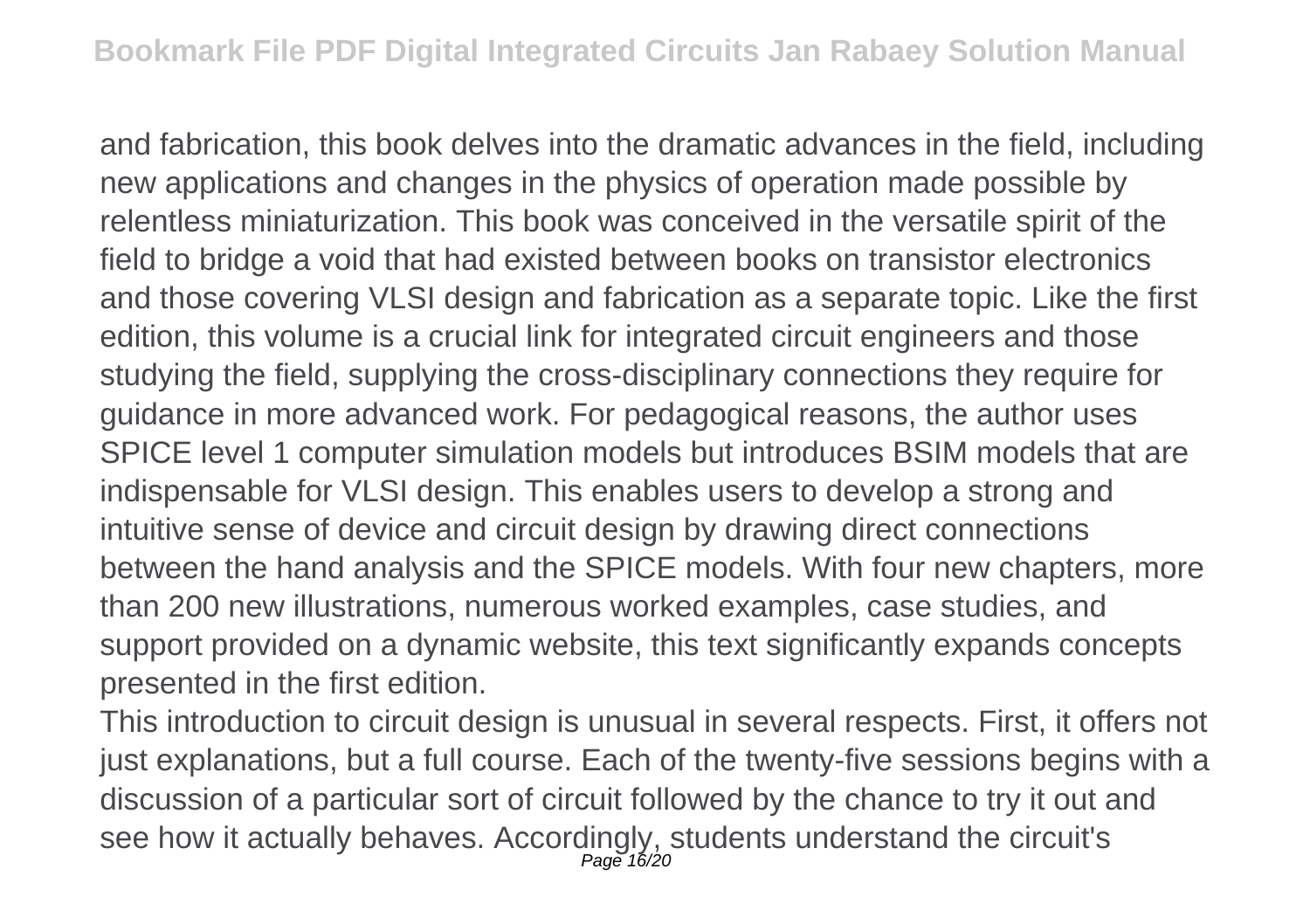operation in a way that is deeper and much more satisfying than the manipulation of formulas. Second, it describes circuits that more traditional engineering introductions would postpone: on the third day, we build a radio receiver; on the fifth day, we build an operational amplifier from an array of transistors. The digital half of the course centers on applying microcontrollers, but gives exposure to Verilog, a powerful Hardware Description Language. Third, it proceeds at a rapid pace but requires no prior knowledge of electronics. Students gain intuitive understanding through immersion in good circuit design.

Market\_Desc: Engineers Special Features: " Updates the coverage of bipolar technologies" Enhances the discussion of biCMOS" Provides a more unified treatment of digital and analog circuit design while strengthening the coverage of CMOS" Removes the chapter on non-linear analog circuits" Adds a new operational amplifier example to chapter 11 About The Book: This is the only comprehensive book in the market for engineers that covers CMOS, bipolar technologies, and biCMOS integrated circuits. The fifth edition retains its completeness, updates the coverage of bipolar technologies, and enhances the discussion of biCMOS. It provides a more unified treatment of digital and analog circuit design while strengthening the coverage of CMOS. The chapter on nonlinear analog circuits has been removed and chapter 11 has been updated to Page 17/20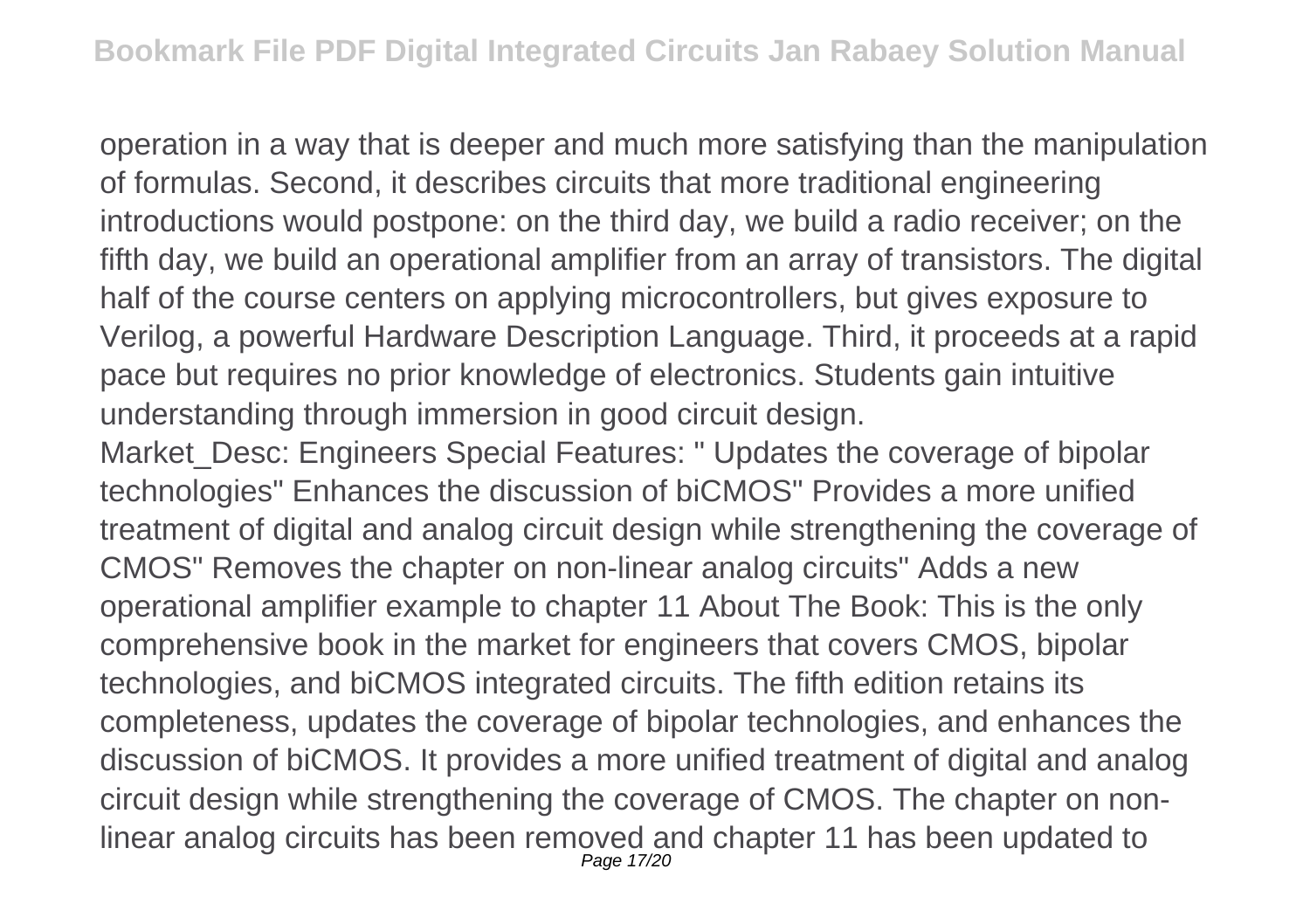include an operational amplifier example. With its streamlined and up-to-date coverage, more engineers can turn to this resource to explore key concepts in the field.

Miller and Childers have focused on creating a clear presentation of foundational concepts with specific applications to signal processing and communications, clearly the two areas of most interest to students and instructors in this course. It is aimed at graduate students as well as practicing engineers, and includes unique chapters on narrowband random processes and simulation techniques. The appendices provide a refresher in such areas as linear algebra, set theory, random variables, and more. Probability and Random Processes also includes applications in digital communications, information theory, coding theory, image processing, speech analysis, synthesis and recognition, and other fields. \* Exceptional exposition and numerous worked out problems make the book extremely readable and accessible \* The authors connect the applications discussed in class to the textbook \* The new edition contains more real world signal processing and communications applications \* Includes an entire chapter devoted to simulation techniques

Beginning with discussions on the operation of electronic devices and analysis of the nucleus of digital design, the text addresses: the impact of interconnect, design for low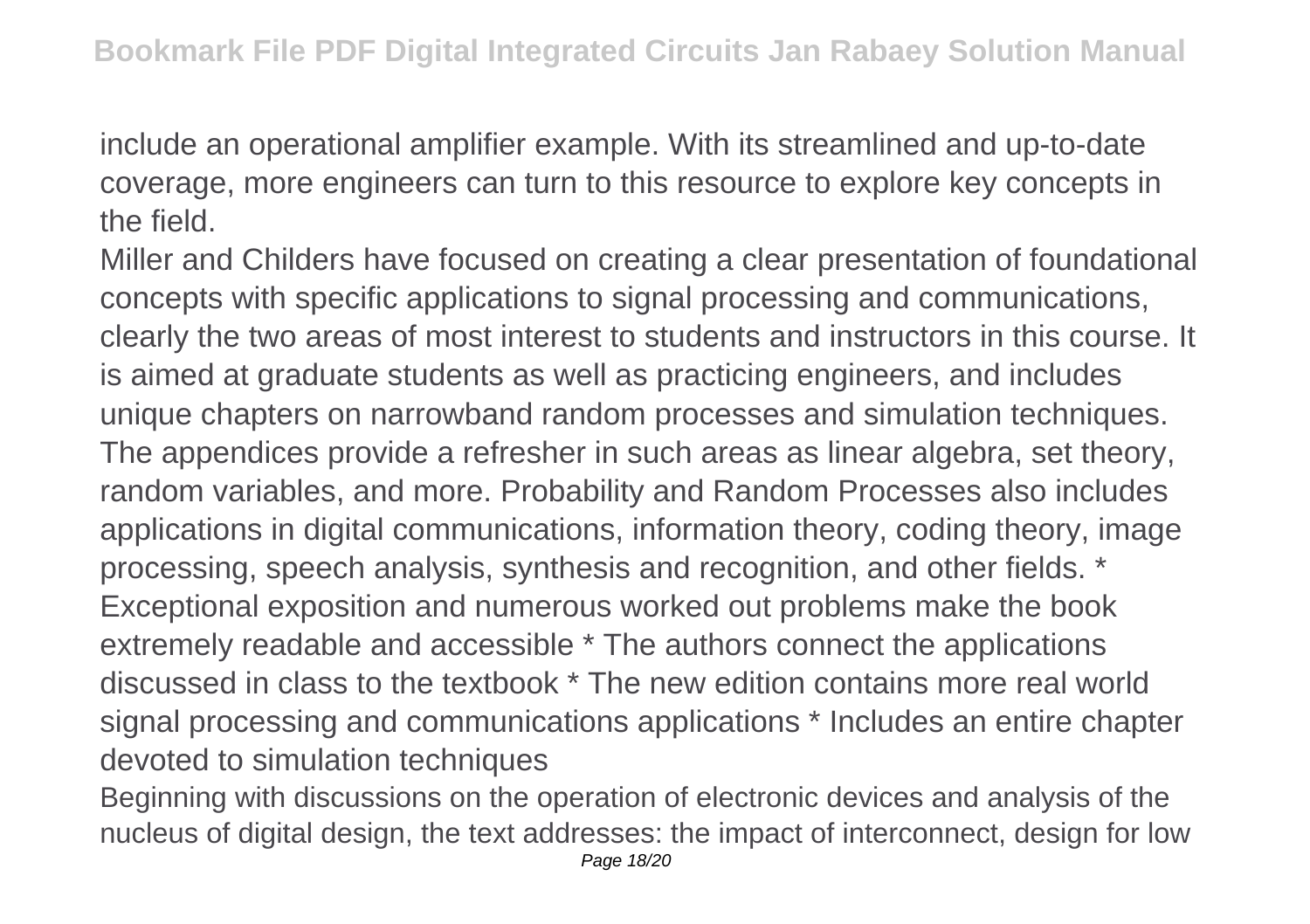power, issues in timing and clocking, design methodologies, and the effect of design automation on the digital design perspective.

CD-ROM contains: AIM SPICE (from AIM Software) -- Micro-Cap 6 (from Spectrum Software) -- Silos III Verilog Simulator (from Simucad) -- Adobe Acrobat Reader 4.0 (from Adobe).

KEY BENEFIT: This hands-on book leads readers through the complete process of building a ready-to-fabricate CMOS integrated circuit using popular commercial design software. KEY TOPICS: The VLSI CAD flow described in this book uses tools from two vendors: Cadence Design Systems, Inc. and Synopsys Inc. Detailed tutorials include step-by-step instructions and screen shots of tool windows and dialog boxes. MARKET: A useful reference for chip designers.

With the advance of semiconductors and ubiquitous computing, the use of system-on-achip (SoC) has become an essential technique to reduce product cost. With this progress and continuous reduction of feature sizes, and the development of very largescale integration (VLSI) circuits, addressing the harder problems requires fundamental understanding of circuit and layout design issues. Furthermore, engineers can often develop their physical intuition to estimate the behavior of circuits rapidly without relying predominantly on computer-aided design (CAD) tools. Introduction to VLSI Systems: A Logic, Circuit, and System Perspective addresses the need for teaching such a topic in terms of a logic, circuit, and system design perspective. To achieve the above-